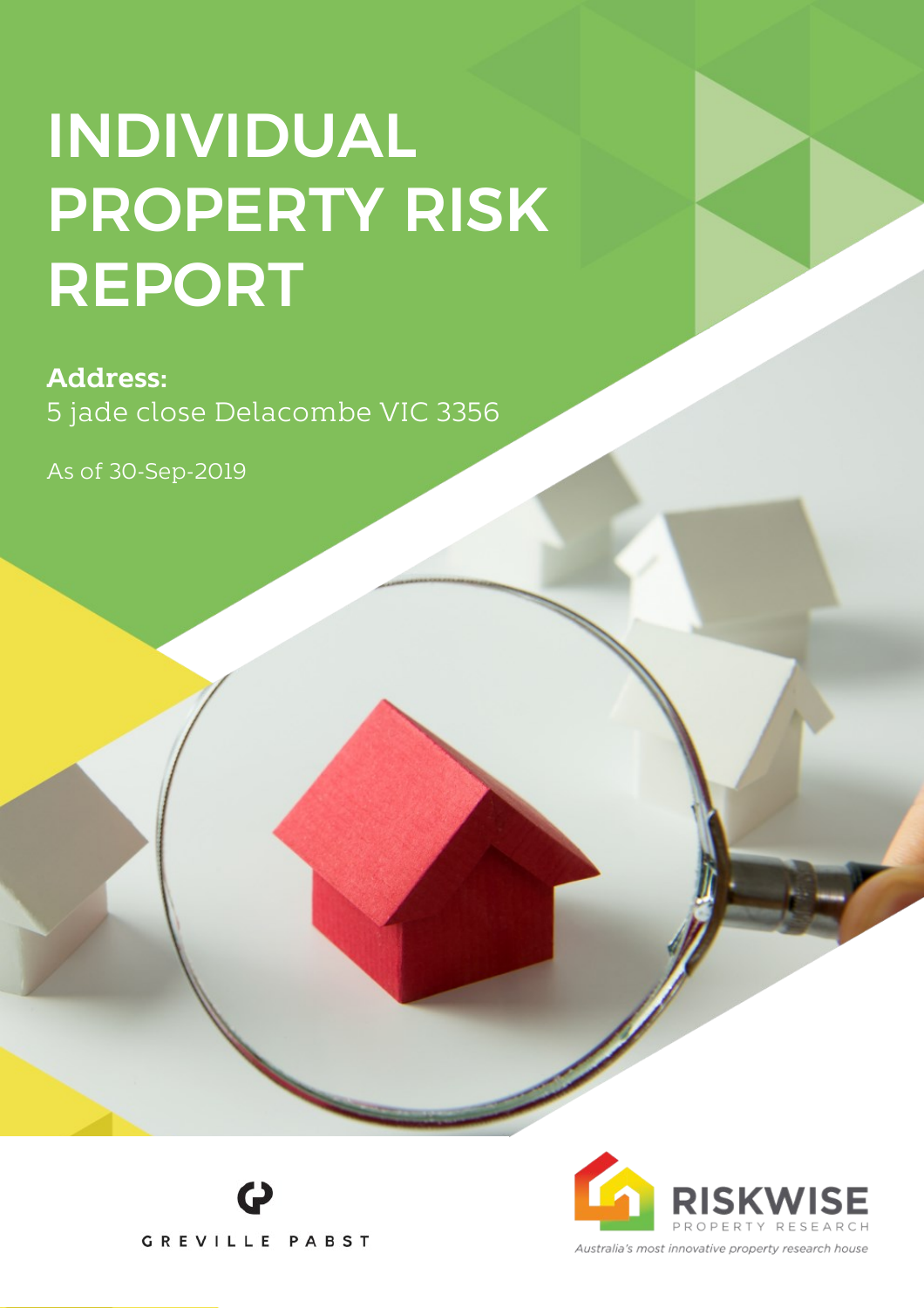### IN THIS REPORT YOU WILL FIND

**Your Property Risk Summary Property Details** 

#### **Suburb Information**

**Suburb Metrics** Suburb Profile

Market Overview

**Risk Analytics** 

**Equity Risk Factors** Cash Flow Risk Rating

**Risk Definitions Other Definitions Terms and Conditions Disclaimer**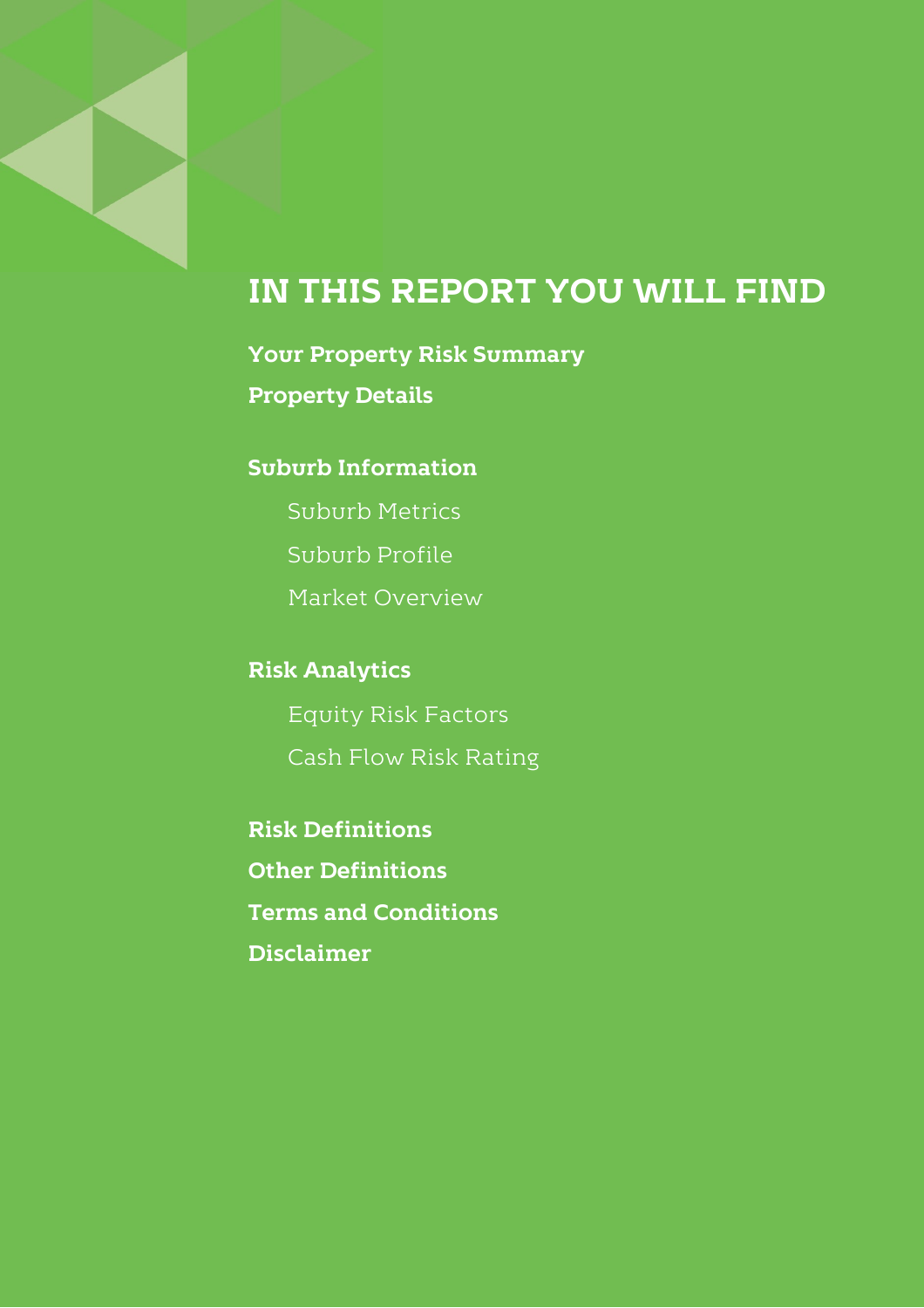### **YOUR PROPERTY RISK SUMMARY**

Thank you for purchasing an Individual Property Risk Report from RiskWise. A summary of this report can be found below. If you have any questions about the report, please contact us via our website.

#### **EQUITY RISK OVERVIEW**

The overall risk rating for this property based on its location, features and planned holding period is: LOW

#### **LOCATION - SUBURB FACTORS:**

The overall score for houses in Delacombe is LOW.

#### **FEATURES - PROPERTY FACTORS:**

- Supply may be greater than long-term demand.
- The property enjoys a good location.

#### **HOLDING PERIOD:**

- Your Investment term in Years is 11+.
- A holding period of 11 years decreases the risk associated with this investment.

#### **SHORT-TERM EQUITY RISK**

The market outlook for short term is: LOW-MEDIUM



**Equity Risk Your Investment Term**

**LOW**



#### **LOW-MEDIUM**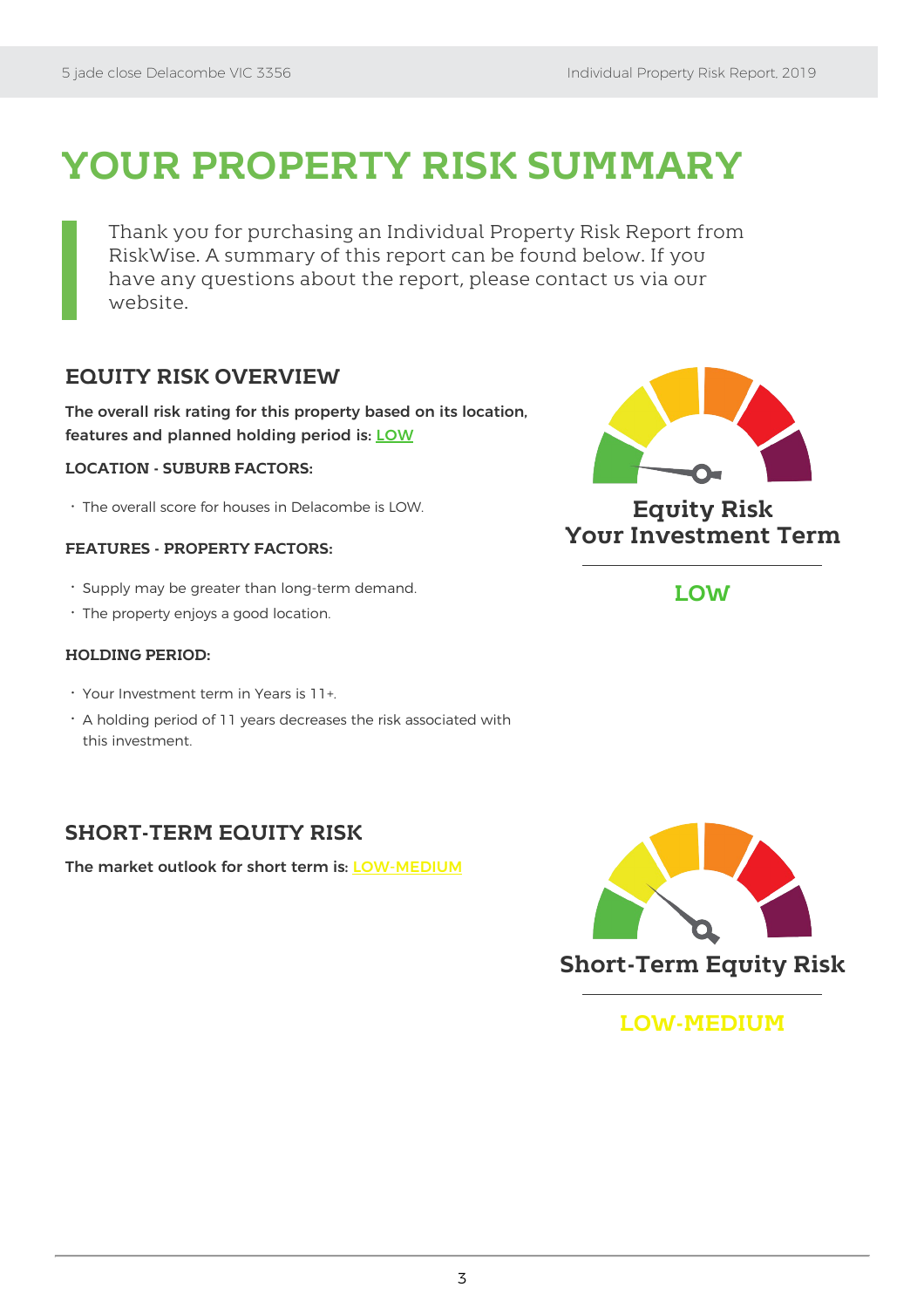## **YOUR PROPERTY RISK SUMMARY (CONT.)**

#### **LONG-TERM EQUITY RISK**

The market outlook for long term is: LOW



**LOW**

### **CASH FLOW RISK OVERVIEW**

#### The cash flow rating for this property is: LOW

- The number of new residential buildings may increase vacancy rate.
- Low vacancy rate the demand is greater than supply. **Cash Flow Risk**



**LOW**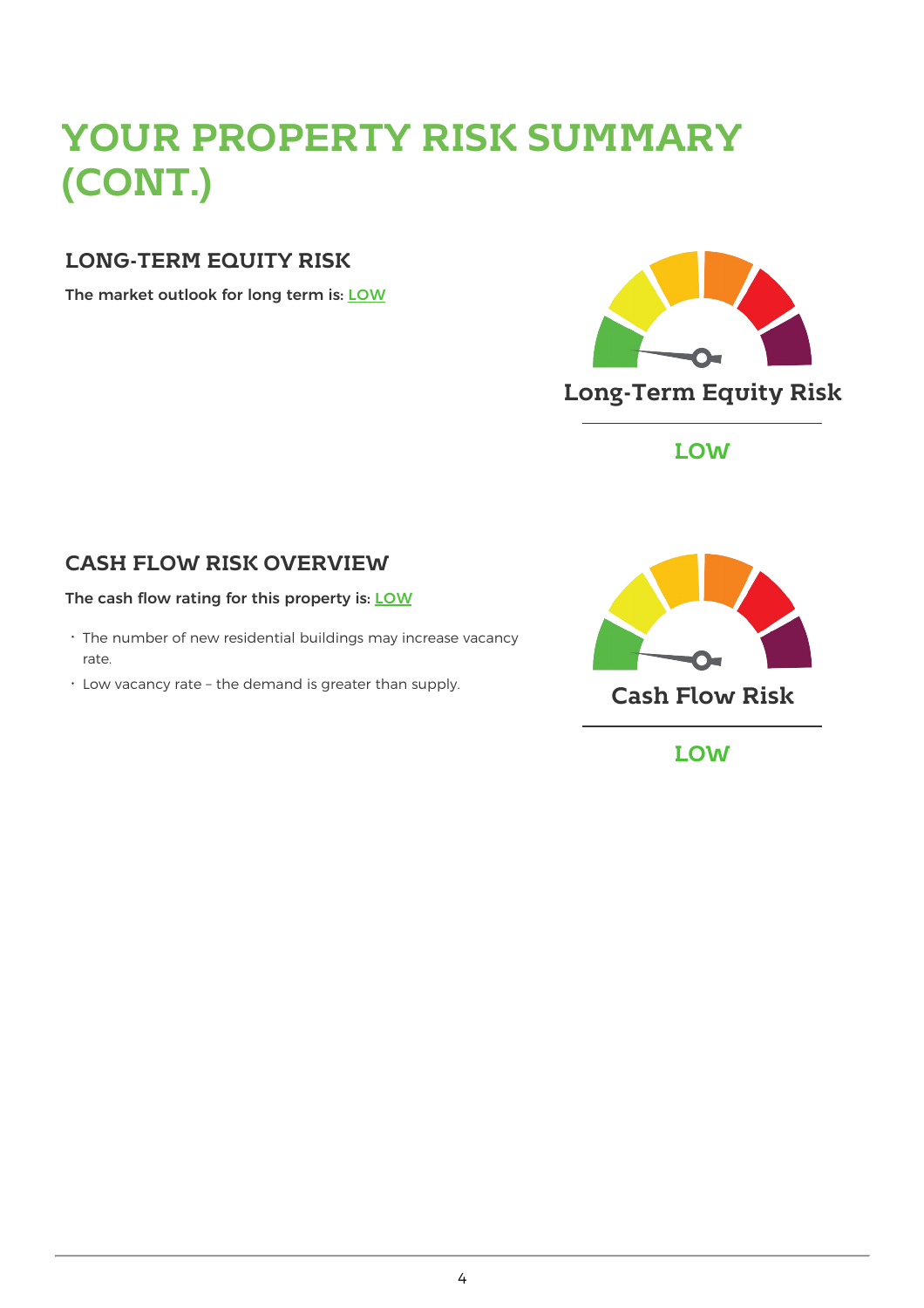### **PROPERTY DETAILS ENTERED BY YOU**

#### **PROPERTY ADDRESS:**

5 jade close Delacombe VIC 3356

| <b>Property Type:</b>                                     | House - land size 750-1250                |
|-----------------------------------------------------------|-------------------------------------------|
| <b>Existing Property / Off-The-Plan:</b>                  | <b>Existing Property</b>                  |
| Number of Bedrooms, Bathrooms, Parking Spaces:            | 3, 2, 2                                   |
| <b>Property Condition:</b>                                | Very well maintained, nothing<br>to spend |
| <b>Property Price:</b>                                    | \$400,000                                 |
| <b>Expected Weekly Rent:</b>                              | \$400                                     |
| <b>Expected Quarterly Strata:</b>                         | \$0                                       |
| <b>Investment Term in Years:</b>                          | 11 Years                                  |
| In the Property Bought off the Plan:                      | <b>No</b>                                 |
| Close Proximity to Pub / Bar:                             | <b>No</b>                                 |
| On a Railway:                                             | <b>No</b>                                 |
| On a Major Road:                                          | <b>No</b>                                 |
| Next Door to School:                                      | <b>No</b>                                 |
| Ocean / Special View:                                     | <b>No</b>                                 |
| <b>Walking Distance to the Train Line:</b>                | <b>No</b>                                 |
| Is the property located in a Top Public School Catchment: | Yes                                       |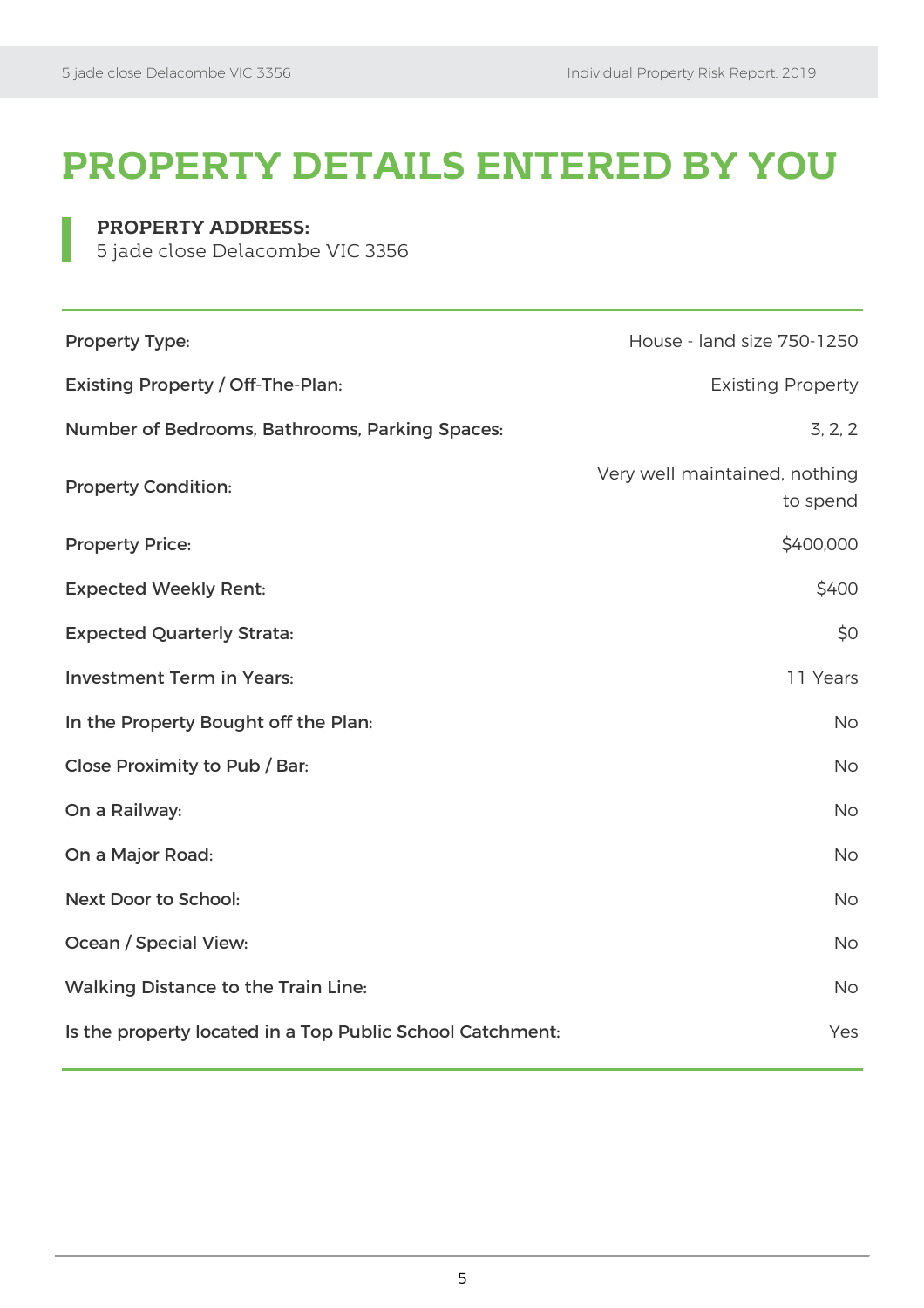### **SUBURB METRICS DELACOMBE, 3356**

#### **Preferred Property Configuration: For Houses**



#### **KEY PROPERTY INDICATORS**

| Data Type                                        | <b>Investment Indicators</b>                        | Unit      |
|--------------------------------------------------|-----------------------------------------------------|-----------|
| <b>Sales Price &amp;</b><br><b>Median Growth</b> | Median sales price last 12 months for Houses        | \$395,181 |
|                                                  | 3-month change in median sales price (12 months)    | 0.9%      |
|                                                  | 12-month change in median sales price (12 months)   | 7.2%      |
|                                                  | 36-month change in median sales price (12 months)   | 25.4%     |
|                                                  | 60-month change in median sales price (12 months)   | 27.0%     |
| <b>12-Month Rental</b><br>Return                 | Median advertised rent last 12 months               | \$350     |
|                                                  | Estimated 12-month gross rental return (%)          | 5.0%      |
|                                                  | 12-Month Surplus / (Shortfall) Ratio*               | 1.4%      |
| Projects in the<br>Pipeline                      | New properties in the pipeline next 24 months       | 653       |
|                                                  | New properties next 24 months as % of current stock | 25.2%     |
| Demand                                           | Vacancy Rate                                        | 2.4%      |

Source: CoreLogic, RiskWise Property Research, ABS

\* The % surplus or shortfall of the actual rental return versus the required rental return to service an 80% LVR mortgage. Based on discounted standard variable interest rate. For more details refer to the Data Dictionary.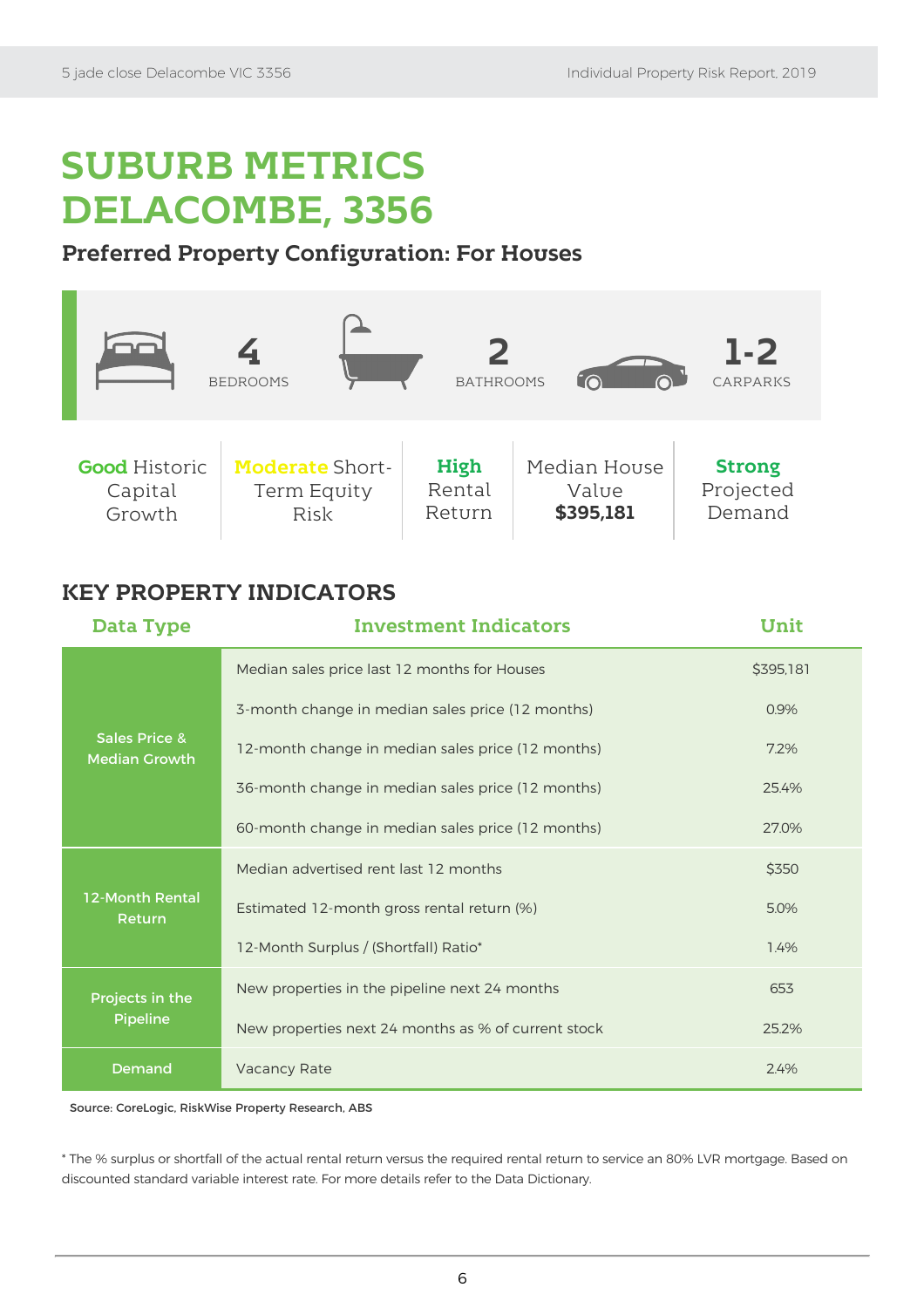### **SUBURB PROFILE**

Southwest of Ballarat, the once largely rural suburb of Delacombe now forms a large part of the Ballarat West Growth Area and has been earmarked for increased residential and industrial development. It is predicted have more than 12,000 residents by 2030. It should be noted that the suburb is built on a floodplain and its tributaries are stormwater drains.









#### **LOCATION**

Delacombe is about 120km northwest of Melbourne's CBD, but only 6km from Ballarat. It is governed at the local level by the City of Ballarat.

#### **DEMOGRAPHICS**

With a population of more than 6000, the suburb is popular with families. More than 82% of its residents were born in Australia with the next most common countries of birth being England and New Zealand.

#### **LOCAL FACILITIES**

The Delacombe Town Centre has a major supermarket and Kmart, and numerous specialty retail outlets. There are numerous parks and recreation areas in the suburb including the Delacombe Sports Centre.

More shopping, sports areas and parks can be found a short drive away in Ballarat including the Lake Wendouree Reserve which is bordered by the Ballarat Botanical Gardens.

#### **TRANSPORT**

Delacombe is only a 10-minute drive to Ballarat, with the bus taking about 20 minutes and operating every half hour. To drive to the Melbourne CBD, it takes more than 1.5 hours. By bus and train, it takes about two-hours-andfifteen minutes with services typically operating every hour. With limited public transport options, cars are the most common vehicle to move around the area.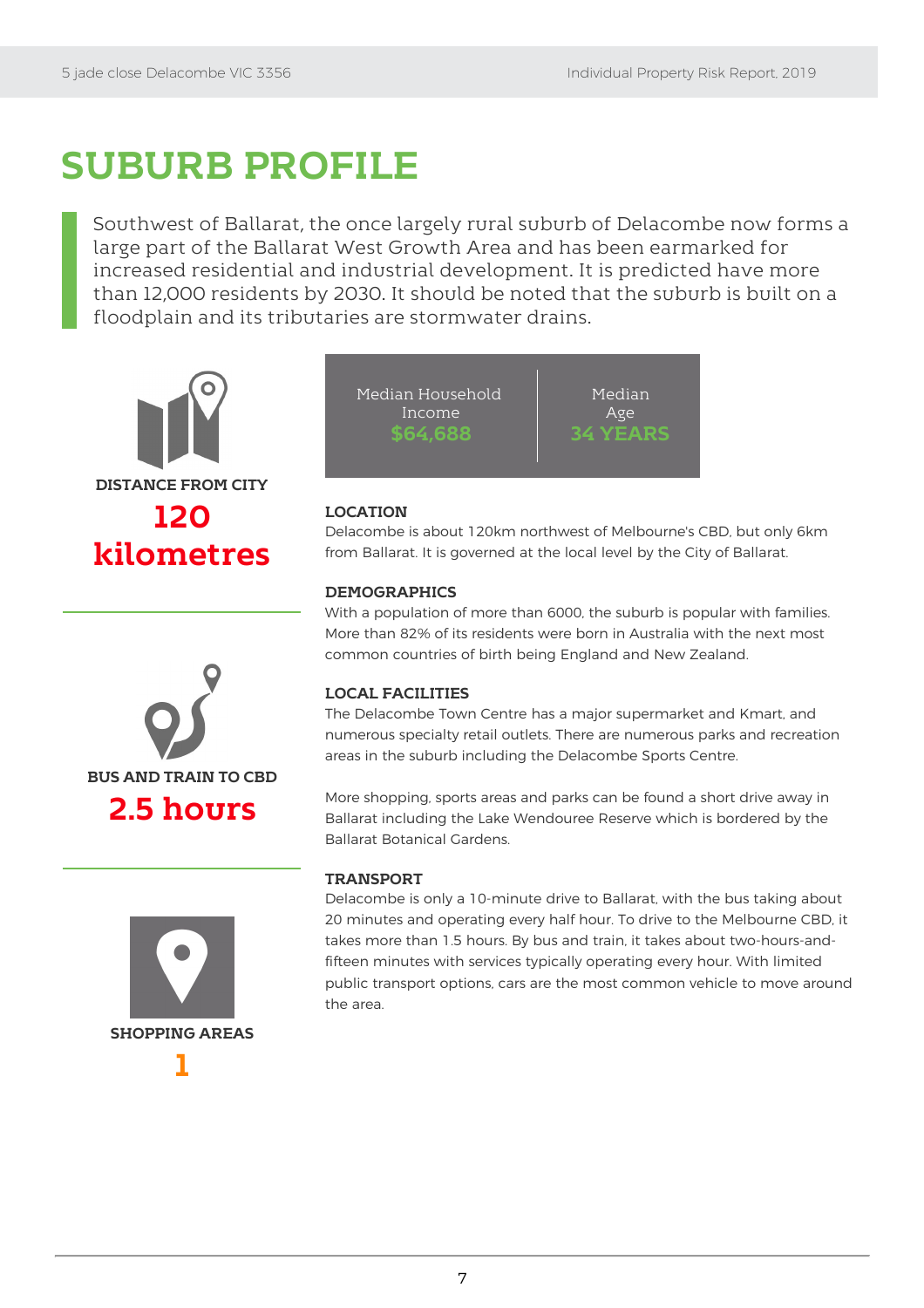### **SUBURB PROFILE (CONT.)**



#### **EDUCATION**

There are only two schools in Delacombe, namely Delacombe Primary School and private primary Lumen Christi School. However, there are numerous schools in the surrounding area, including Ballarat, notably the Ballarat Steiner School, Loreto College, St Alipius' Parish School, Ballarat Christian College and St Francis Xavier School.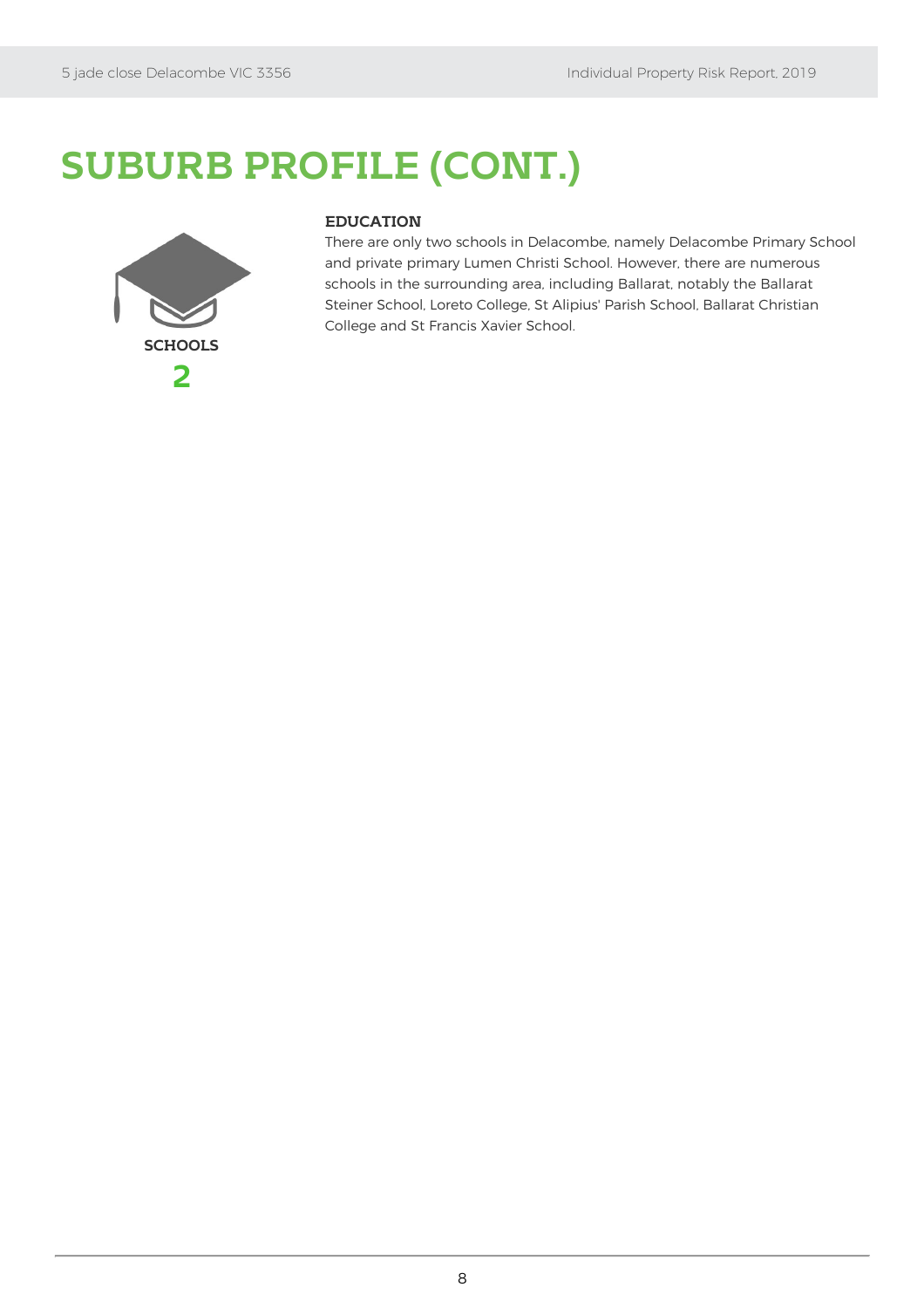### **MARKET ANALYSIS / OVERVIEW**

Houses in Delacombe produced reasonable capital growth of 27% in the past five years. With a median price of \$395,181, Houses in Delacombe are significantly below the median price of Houses in the greater city area. The short-term equity risk for Houses in Delacombe is Low-Medium. This means that there is a moderate level of risk for poor capital growth in the short term. The long-term equity risk for Houses in Delacombe is Low. This means that it is likely that Houses will deliver solid growth over the next eight to 10 years, unless there is a significant and unexpected slowdown in the property market. In terms of cash flow, the risk of poor returns in Delacombe is low-medium. In addition, with 653 Houses in the pipeline in Delacombe over the next 24 months, the risk of oversupply is medium. The impact of the variable cost components on your investment financials can be calculated using our Cash Flow Calculator.

#### **CURRENT STATE FOR HOUSES IN DELACOMBE**

Houses in Delacombe produced reasonable capital growth of 27% over the past five years. Over the past three years and 12 months respectively, they delivered 25.4% and 7.2%.

The median days on the market of 28 is very low which means that there is strong demand for Houses against the current supply.



**GOOD**

#### **MARKET OUTLOOK FOR HOUSES IN DELACOMBE**

The future-view equity risk for Houses in Delacombe is low. Unless there is a significant slowdown in the property market, it is highly likely they will deliver solid capital growth in the medium and long term.



**LOW-MEDIUM**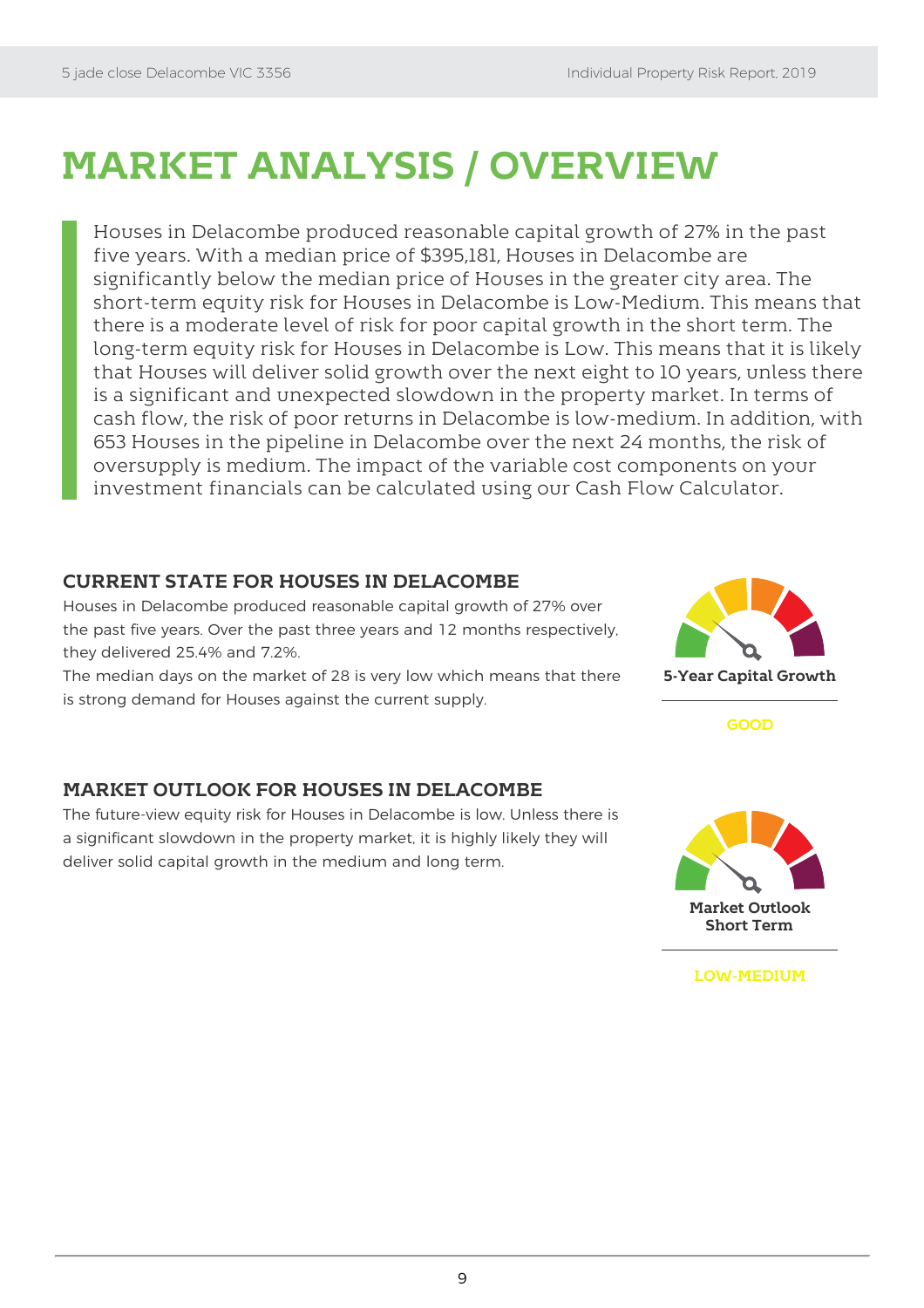### **MARKET ANALYSIS / OVERVIEW (CONT.)**

#### **MARKET OUTLOOK FOR HOUSES IN DELACOMBE (CONT.)**

With 653 Houses planned over the next two years (representing 25.2% of existing stock) in Delacombe, it is likely that the additional supply will negatively impact capital growth and rental returns over the short-tomedium term.

Houses in Delacombe are likely to deliver moderate capital growth in the short term, however, our analysis indicates that this level of growth is likely to increase over the long term (10+ years).



In terms of cash flow, the risk of poor returns for Houses in Delacombe is low-medium due to the following factors:

The estimated gross rental return of 5% is considered exceptional for Houses. Rental properties suitable for families are expected to enjoy strong demand.

With a low vacancy rate of 2.4%, it is likely that there will be strong demand for Houses in Delacombe. Those with popular property configurations (i.e. 3+ bedrooms) are likely to experience additional demand. Also, with 653 projects in the pipeline over the next 24 months, this supply increase is likely to have a moderate negative impact on the rental market. The impact of the variable cost components on your investment financials can be calculated using our Cash Flow Calculator.





**Market Outlook Long Term**

**LOW**



```
LOW-MEDIUM
```
#### 12-Month Growth **7.2 PERCENT**

Owner-Occupier Ratio **74 PERCENT**

**2.4 PERCENT**

Vacancy Rate

Median Time on Market **28 DAYS**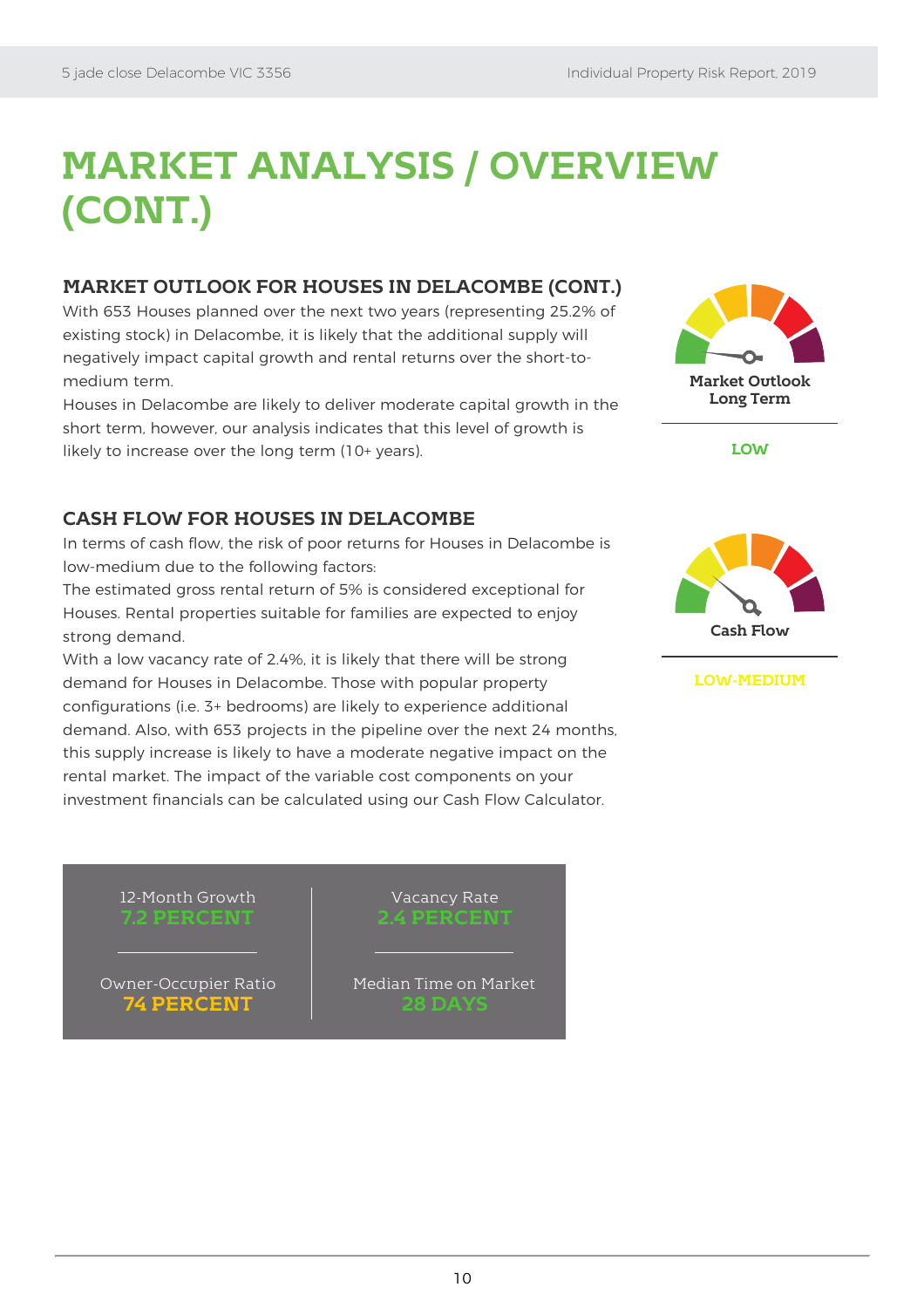### **EQUITY RISK FACTORS**

#### **Risk Factors** The key equity risk factors associated with this property in Delacombe are:

**SUPPLY MAY BE GREATER THAN LONG-TERM DEMAND:**



The supply of Houses in Delacombe, typically meets the demand in a strong market. However, the long-term demand for Houses in this area may be lower under normal market conditions, reducing the number of future buyers. This could impact capital growth, leading to a lower future sales price than the average for this area. This presents an equity risk for this property.

**Risk Mitigations** The above risks are mitigated by the following positive attributes which make this property more attractive to home buyers and investors:



#### **THE PROPERTY ENJOYS A GOOD LOCATION:**

The property enjoys a good location with the benefits of 'good proximity to a train line' / 'in the catchment of a good public school' / 'an ocean' / 'special view'. This reduces the risk of low demand, as the property will appeal to a greater number of investors and buyers.



A holding period of 11 years decreases the risk associated with this investment.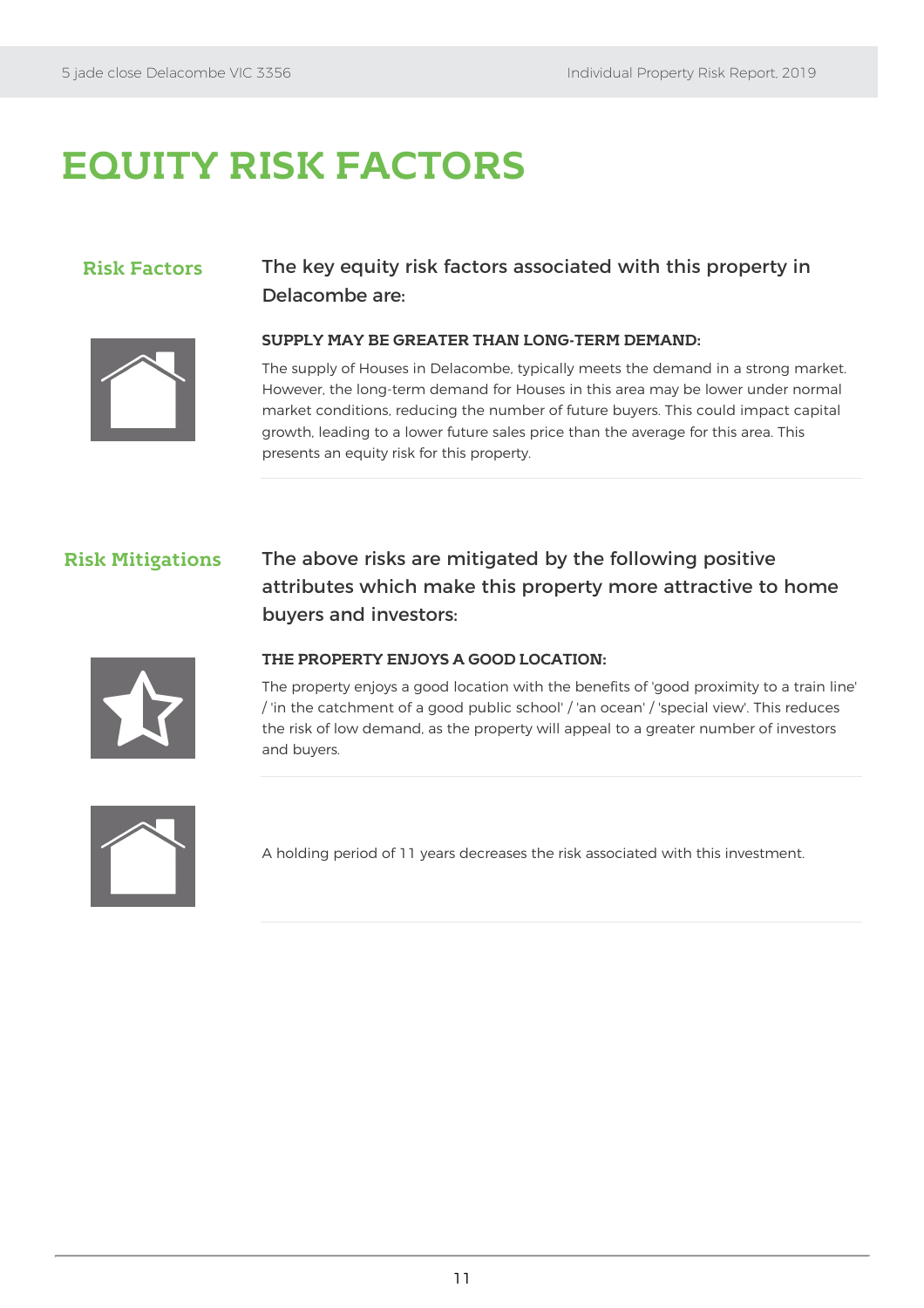### **YOUR PROPERTY CASH FLOW RISK RATING: Cash Flow Risk**



#### **Risk Factors**



#### **THE NUMBER OF NEW RESIDENTIAL BUILDINGS MAY INCREASE VACANCY RATE:**

There are several new residential building developments in Delacombe which are due to be completed in the near future. This will increase property stock on the market and the risk of higher vacancy rates, as more landlords compete for a smaller number of tenants. This may result in a longer vacancy period and / or a discounted rent.

#### **Risk Mitigation**



#### **LOW VACANCY RATE – THE DEMAND IS GREATER THAN SUPPLY:**

The current vacancy rate in Delacombe is considered relatively low. A large number of tenants are competing for a smaller number of rental properties, resulting in a shorter vacancy period and / or higher weekly rent.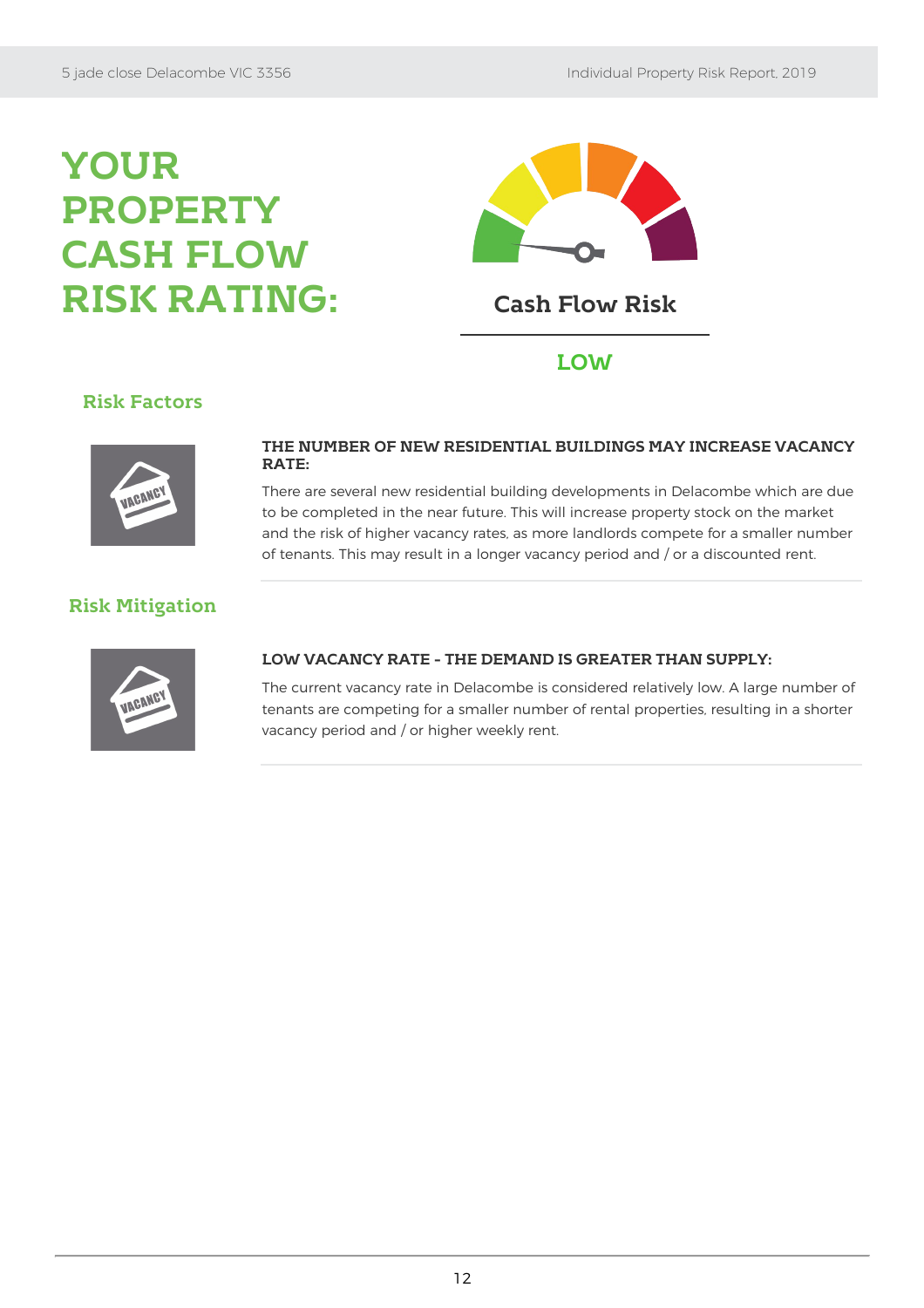### **RISK DEFINITIONS**

The advanced algorithm that generates this report measures two types of risks:

- **Property Equity Risk:** the risk of purchasing a property that will decrease in value or will deliver a lower return compared to the long-term capital growth projections; and
- **Cash Flow Risk:** the risk of receiving less cash than expected, or higher than expected costs associated with letting the property. This could result in insufficient net rental income to meet the financial obligations associated with the property.

In addition, the algorithm provides a risk-return analysis that shows the current risk against the actual return in the last 12 months. It also assesses the range of expected return from this property in the next few years.

#### PROPERTY EQUITY RISK DESCRIPTION

#### Risk Rating Equity Risk Description

| Low                    | 1. There is only a low risk that this property will not return an increase, on average, of at least 3% a year.<br>2. There is high demand for this property in any market condition. It is likely to be easy to sell and achieve<br>the property market value, even in a weaker market, providing a good return against a low risk.                                                                                                                                                                                                                                                                                                                                                                        |
|------------------------|------------------------------------------------------------------------------------------------------------------------------------------------------------------------------------------------------------------------------------------------------------------------------------------------------------------------------------------------------------------------------------------------------------------------------------------------------------------------------------------------------------------------------------------------------------------------------------------------------------------------------------------------------------------------------------------------------------|
| Low-<br><b>Medium</b>  | 1. There is a risk that the value of this property will not return an increase, on average, of 3% a year.<br>2. It is unlikely that the property price will be reduced against its current price. Any price reduction might<br>only take place over the short term and will probably not be more than 3% below the original purchase<br>price.<br>3. Overall, there is relatively high demand for this property. However, in a weaker market, the property may<br>take longer to sell and a small discount, around 5%, from the asking price, might be required.                                                                                                                                           |
| <b>Medium</b>          | 1. It is possible the value of this property will not increase by an average of 3% a year, creating risk of a poor<br>return with very low or potentially negative capital growth. This would be particularly the case in a<br>weaker market.<br>2. It is possible, that the price of the property will reduce by up to 5%, particularly if sold in a weaker market.<br>3. Demand for this property could be relatively low and unless the market is 'strong', it is possible that this<br>property will take longer to sell and may require a price discount of 5-10%.                                                                                                                                    |
| Medium-<br><b>High</b> | 1. It is possible there will be no or negative capital growth on this property, creating risk of poor or negative<br>return.<br>2. There is a risk that this property's value will decrease by 5-10% against the current price.<br>3. There could be low demand for this property and it is possible that it will be difficult to sell at the market<br>value, even after a prolonged period of time.                                                                                                                                                                                                                                                                                                      |
| High                   | 1. It is possible that the value of the property will decrease by 10% or more, creating significant risk of major<br>capital loss and materially lower equity.<br>2. It is possible that there will be little demand for this property and it will be very difficult to sell it without<br>absorbing a loss.                                                                                                                                                                                                                                                                                                                                                                                               |
| Extreme                | 1. Unless there is sudden and unexpected outstanding demand for similar properties in the area, it is<br>unlikely that there will be any capital growth in the foreseeable future. The property price is likely to<br>remain unchanged or decrease by up to 20%. This creates risk of negative capital growth on this property.<br>2. It is likely that it will be very difficult to sell this property due to the following:<br><sup>o</sup> There will be a very limited number of serious buyers;<br><sup>o</sup> Buyers will be struggling to get the needed loan from a lender.<br>3. A significant discount (of 10-20% or more) from the 'market value' might be required during the<br>negotiation. |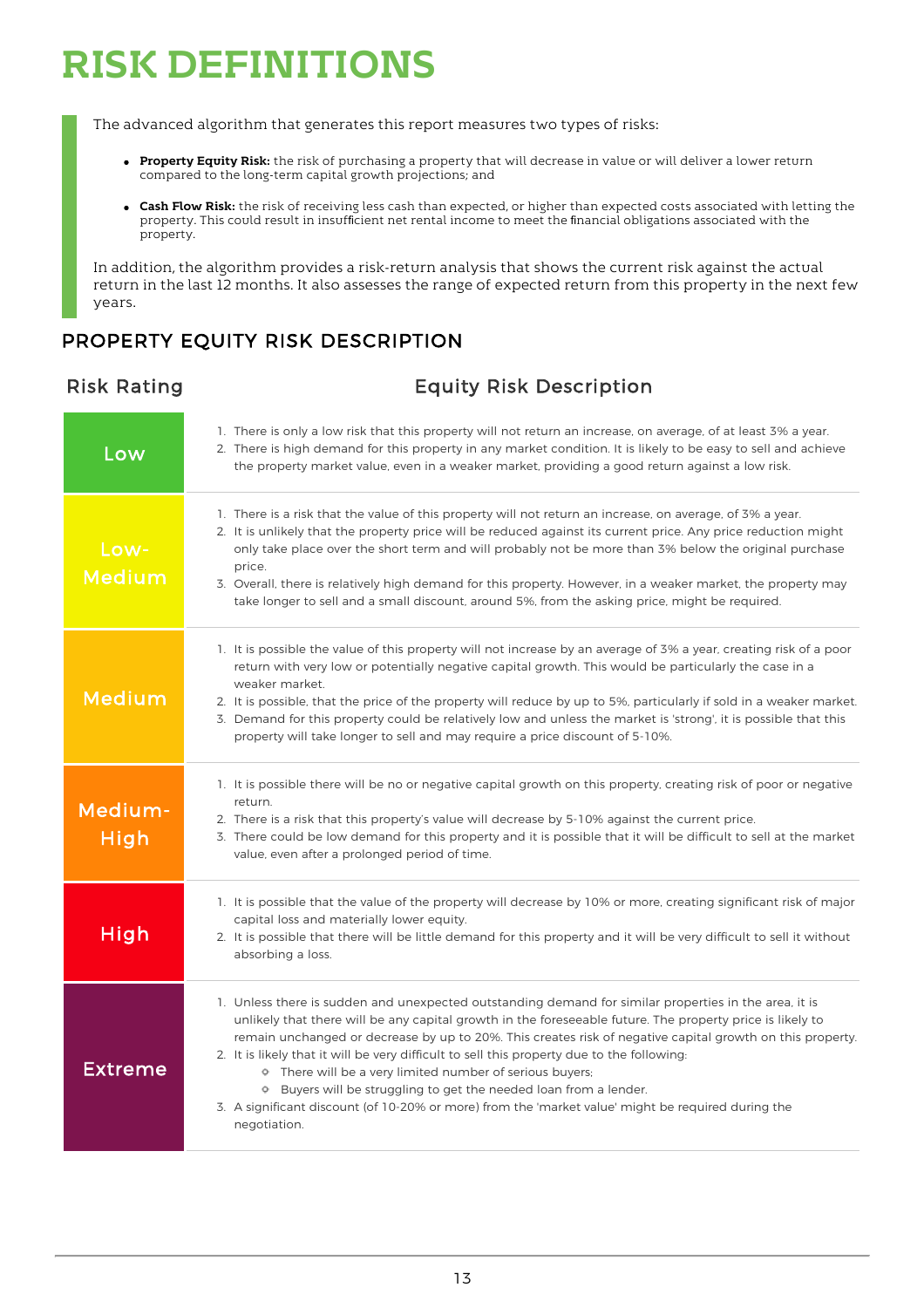### **RISK DEFINITIONS**

Risk Rating Cash Flow Risk Description

#### CASH FLOW RISK DESCRIPTION

#### Low 1. It is likely that the rental return (after deducting the strata and land tax) will be around 4% of the value of the property. 2. It is very unlikely that the landlord will be required on a regular basis to cover a significant shortfall (i.e. of 40% or more) between the rental income and the ongoing costs associated with this property. Low-Medium 1. It is likely that the rental return (after deducting the strata and the land tax) will be around 3.5% of the value of the property. 2. It is unlikely that the landlord will be required on a regular basis to cover a significant shortfall (i.e. of 40% or more) between the rental income and the ongoing costs associated with this property. 3. While there is good demand for this property, the demand can change, and the property could be vacant for 2-4 weeks a vear on average. 4. It is possible that a discount of 4%-8% from the fair weekly market value will be required to let out this property, during weaker demand period. Medium 1. It is possible that the rental return (after deducting the strata and the land tax) will not exceed 3% of the value of the property. This means that the landlord may be required to cover the shortfall between rental income and ongoing costs on a regular basis. 2. It is possible that the property will be vacant for a period of 3-6 weeks a year, on average. 3. It is possible that: A discount of 5%-10% from the fair weekly market value and / or; <sup>o</sup> Some minor work (e.g. carpets) might be required to let out this property. Medium-High 1. It is possible that the rental return (after deducting the strata) will not exceed 2.5% of the value of the property. 2. It is very likely that the landlord will be required on a regular basis to cover a significant shortfall (i.e. of 40% or more) between the rental income and the ongoing costs associated with this property. 3. It is possible that the property will be vacant for a period of 5-8 weeks a year, on average. 4. It is possible that: A discount of 10%-15% from the fair weekly market value and / or; Some work (e.g. carpets) and new appliances might be required to let out this property. High 1. It is possible that the rental return (after deducting the strata) will not exceed 2% of the value of the property. 2. It is likely that the landlord will be required on a regular basis to cover a significant shortfall (i.e. of 40% or more) between the rental income and the ongoing costs associated with this property. 3. There is relatively low demand for this property, and it is very possible that the property will be vacant for a period of 6-10 weeks a year, or even longer. 4. It is very possible that: A discount of 15%-25% from the fair weekly market value and / or; A 'grace' period of 2 weeks; and / or renovations, new appliances, a modern air-conditioning system might be required to let out this property. Extreme 1. It is possible that the rental return (after deducting the strata) will be around 1.5% of the value of the property. 2. It is very likely that the landlord will be required on a regular basis to cover a significant shortfall (i.e. of 40% or more) between the rental income and the ongoing costs associated with this property. 3. It is very possible that the property will be vacant for a period of 8-16 weeks a year, or even longer. 4. It is possible that: A discount of 25%-35% from the fair weekly market value and / or; A 'grace' period of 4 weeks and / or; **P** Renovations, new appliances, a modern air-conditioning system might be required to let out this property.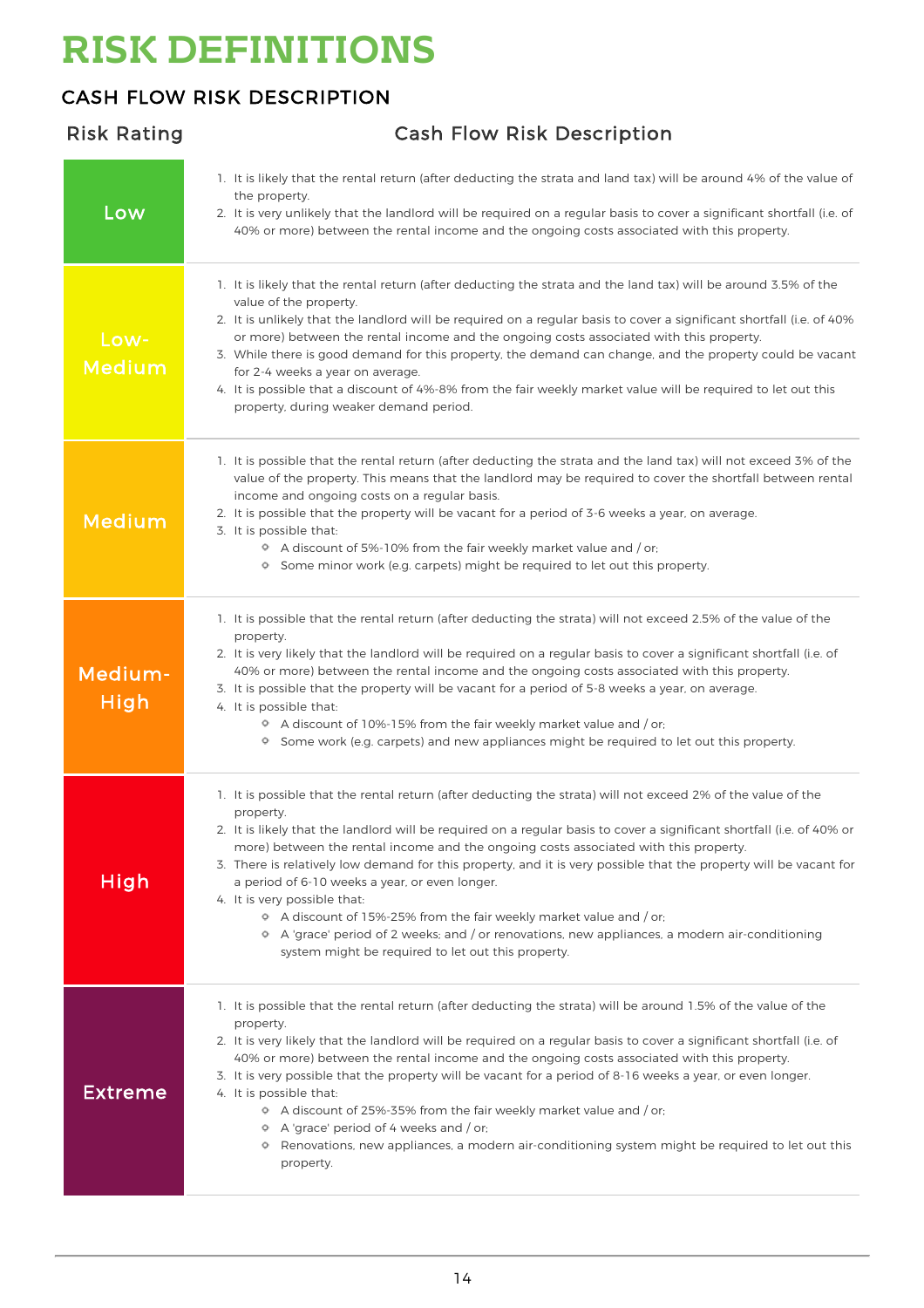### **OTHER DEFINITIONS**

| <b>Field Name</b>                                              | Definition                                                                                                                                                                                                                                                                                       |
|----------------------------------------------------------------|--------------------------------------------------------------------------------------------------------------------------------------------------------------------------------------------------------------------------------------------------------------------------------------------------|
| Median sales price last 12<br>months                           | The median sale price of all transactions recorded during the last 12-month<br>period                                                                                                                                                                                                            |
| 12-month change in<br>median sales price (12<br>months)        | The percentage change in the median sale prices in the same period<br>compared to 12 months ago.                                                                                                                                                                                                 |
| 36-month change in<br>median sales price (12<br>months)        | The percentage change in the median sale prices in the same period<br>compared to three years ago.                                                                                                                                                                                               |
| 60-month change in<br>median sales price (12<br>months)        | The percentage change in the median sale prices in the same period<br>compared to five years ago.                                                                                                                                                                                                |
| Median asking rent last 12<br>months                           | The median value of advertised weekly rents captured during the last 12<br>months.                                                                                                                                                                                                               |
| <b>Estimated 12-month gross</b><br>rental return (%)           | The median ratio between the weekly advertised rent multiplied by 52 weeks<br>and the median sale price of each property that was sold in the last 12-month<br>period.                                                                                                                           |
|                                                                | Rental surplus / shortfall Ratio: The % surplus or shortfall achieved over the last<br>12 months, between actual rental return and the required rental return to<br>service an 80% LVR mortgage, based on a discounted standard variable<br>interest rate.                                       |
| 12-Month Surplus /<br>(Shortfall) Ratio*                       | Surplus - the actual rental return was more than the required rental return,<br>enabling the rent to service the mentioned mortgage.                                                                                                                                                             |
|                                                                | Shortfall - the actual rental return was less than the required rental return,<br>meaning the rent would not fully service the mentioned mortgage. The<br>discounted standard variable rate in December 2016 was 4.5% RBA. The<br>required rental return to service an 80% LVR mortgage is 3.6%. |
| Units in the pipeline next<br>24 months                        | Number of units with expected end dates in the subsequent 24 months<br>based on projects with an approved development application.                                                                                                                                                               |
| Units in the pipeline next<br>24 months as % of units          | Number of units with expected end dates in the subsequent 24 months<br>based on projects with an approved development application as a ratio to<br>existing residential units                                                                                                                    |
| Average vacancy rate of<br>rental properties last 12<br>months | Percentage of days the average listed property is vacant over the last 12<br>months.                                                                                                                                                                                                             |
| 3-month change in median<br>sales price (12 months)            | The percentage change in the median price in the same period compared to<br>the last three months prior.                                                                                                                                                                                         |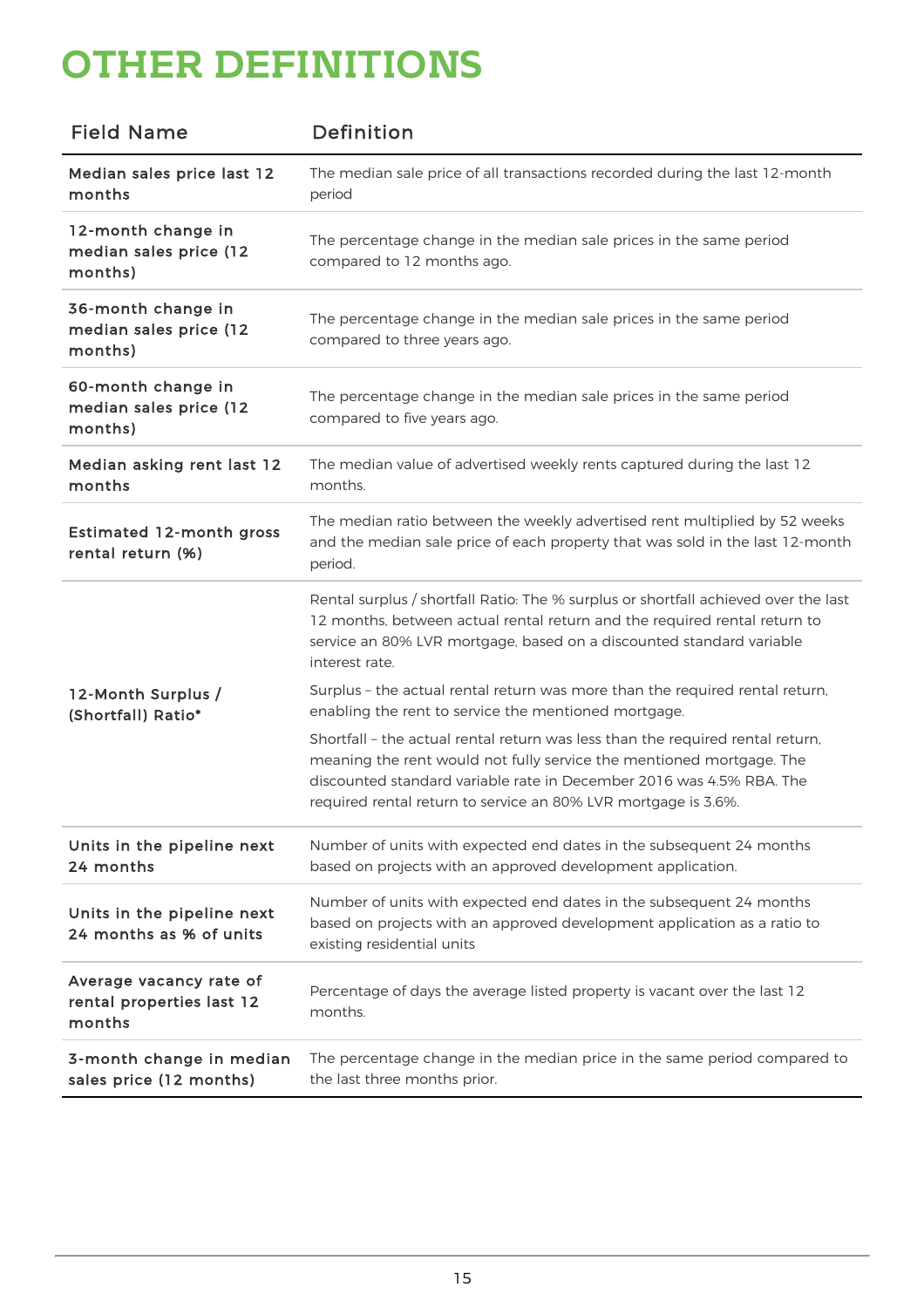### **OTHER DEFINITIONS**

| <b>Field Name</b>                             | Definition                                                                                                                                                                                                                                                                                                                                                                                                                   |
|-----------------------------------------------|------------------------------------------------------------------------------------------------------------------------------------------------------------------------------------------------------------------------------------------------------------------------------------------------------------------------------------------------------------------------------------------------------------------------------|
| <b>Potential lending</b><br>restrictions risk | The risk that the RBA and / or the regulator, and / or a lender and / or any<br>party who has the power to restrict lending for residential property purposes,<br>may implement measures to restrict such lending. Lending restrictions<br>include, but not limited to:<br>• A limited Loan to Value (LVR) ratio (e.g. 70% or 80%) in specific areas<br>A limited ratio of property investors in specific areas<br>$\bullet$ |
| Settlement risk                               | The risk that the value of an off-the-plan property, as assessed by a valuer prior<br>to the settlement, may decrease between the original contract date and<br>settlement. The higher the likelihood and the impact (i.e. the price reduction),<br>the higher the risk.                                                                                                                                                     |
| Short-term equity risk                        | The risk that the price of a property may reduce or the property may deliver<br>poor capital growth in the next 2-3 years. The higher the likelihood and the<br>impact (i.e. the price reduction), the higher the risk.                                                                                                                                                                                                      |
| Medium-term equity risk                       | The risk that the price of a property may reduce or the property may deliver<br>poor capital growth in the next 5-7 years. The higher the likelihood and the<br>impact (i.e. the price reduction), the higher the risk.                                                                                                                                                                                                      |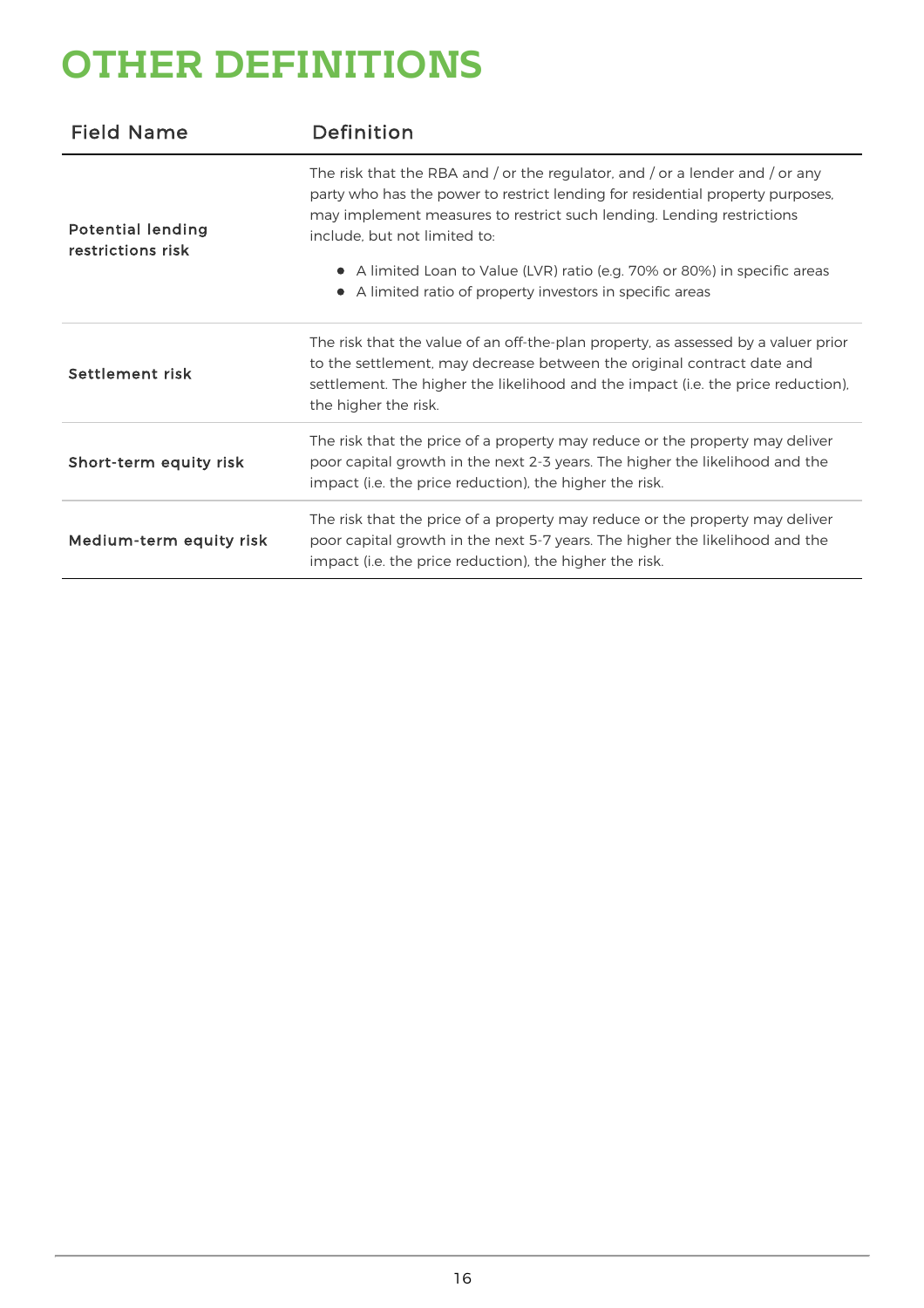## **TERMS AND CONDITIONS**

Permitted Purpose – Individuals, Sole Traders and Small Corporates

- 1. The Customer may only use this report if he is:
	- an individual; or
	- a sole trader; or
	- a corporate with up to three total staff members
- 2. If the Customer does not meet the criteria set in sec  $1.1(a)$   $1.1(c)$  above, then he must not use this report for commercial purposes without purchasing the Corporate Pack from RiskWise Property Research from our website (https://riskwiseproperty.com.au/ContactRequests/Create), based on the size of the Corporation.
- 3. The Customer may only use this report as the basis:
	- for assisting in personal (i.e. not commercial) property market research;
	- $\circ$  for assisting in internal property market research for commercial purposes;
	- $\circ$  for reviewing data and / or information regarding the property market obtained from an independent source of information for quality purposes.
- 4. This report, and any section of this report, must not be published or provided to any third party except with the prior written consent of RiskWise Property Research.
- 5. The customer must not provide any reference and / or attribute any conclusions drawn from this report in any way that may damage the reputation or goodwill of RiskWise Property Research, alter the meaning of the content of this report, or otherwise mislead any person who receives any information that is included in this report.